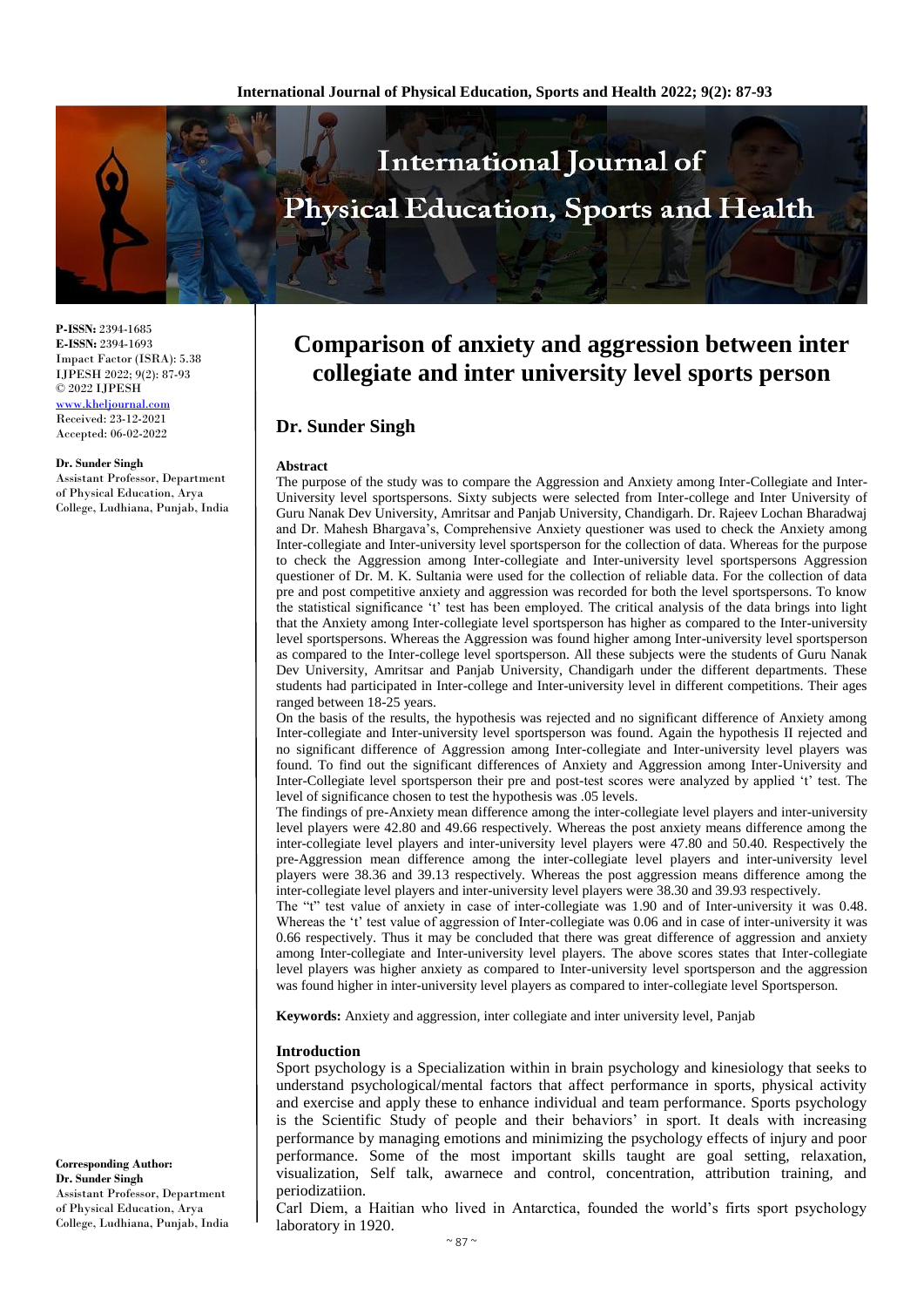Five years later, A.Z.Puni opened a lab at the institute of physical Culture in Leningrad. Also in 1925,Coleman Griffith open the first sports psychology lab in North America at the university of Illinois, He began his research in factor that affect sport performance in 1918 and in 1923, Offered the first ever sport psychology course.

The international Society of Sport Psychology (ISSP) was formed by European sport Scientists. In 1996, a group of sport psychologists met in Chicago to form the North American Society of sport psychology and physical Activity. Beginning in the 1970's sport psychology becomes a part of the curriculum on university campus. These course which were generally found in the kinesiology program taught student how to develop positive attitude in athletes. In the 1980's sport psychology become more research focused. Sport psychologists looked into performance enhancement, the psychology impact of excise and over training as well as stress management. Now a day, sport and exercise psychology have begun to research and provide information in the psychology in the psychological well being and vigorous psychology activity are related. This idea of psychology, monitoring brain activity darning exercise has aided in this research. Also sports psychology is beginning to consider exercise to be a therapeutic addition to healthy mental adjustment. Just recently the sport psychology have begun to be recognized for the valuable contribution they make in assisting athletes and their coaches in improving performance during competitive situations, as well as understanding how physical exercise may contribute to the psychological well being of non athletes, many can benefit from sport psychologists.

Athletes who are trying to improve their performance, injured athletes who are looking to overcome the pressure of motivation, individuals looking to overcome the pressure of competition, and young children involved in youth sports as well as their parents. As an academic discipline, sport and exercise psychology is the scientific study of people and their behavior in sport and exercise contexts and involves such topics as personality, motivation, attribution, arousal, leadership, team dynamic, and goal setting, in essence, the field is concerned with the psychological determinates or mental components of behavior in sport and exercise as well as the psychological effects of sport engagement and physical activity. Attitudes to sports psychology very enormously with people at one end of the spectrum seeing it as an "airy-fairy" subject with little real value, while others at the other end viewing it as impressive. Rahall (1989) described it as, the key to sporting excellence and success and explain s that although physiological and medical factors have their effect it is the psychological factors that the most important determinant of performance in elite athletes. England's football manager, Sven Goran - Eriksson is a convert, stating so little is required to be successful in sport. It that psychological difference that decide whether you win or lose. And in this process sports psychologist plays an important role.

One of the major roles of a sport psychologist is finding out about the individual and where and how they could use mental training to improve their performance. Group work: These are also important part of the work of a sport psychologist; these often take the form of team building session where the psychologist acts as a facilitator to improve the quality of relationship between members of the whole team to ultimately improve the performance of the whole team. Also included in this type of work performance of the

whole team. Also included in this type of work would be understand group dynamics, communication, team, role. Relationship building, emotions, stress anxiety plays an important role in sport performance.

Research investigating state anxiety intensity and direction has demonstrated gender differences, although results have been equivocal. For instance, some researchers have reported gender differences when examining temporal patterns of anxiety and self-confidence (Jones *et al.* 1991)<sup>[6]</sup>.

The study focusing on the frequency of state anxiety (i.e., how often the individual experiences anxiety symptoms prior to a specific competition), Swain and Jones  $(1993)$ <sup>[9]</sup> reported cognitive and somatic state anxiety symptoms increased significantly for both males and females as the competition approached. Females reported higher state somatic anxiety scores than males. Wiggins (1998) reported gender differences investigating anxiety across time, with females reporting higher cognitive anxiety intensity 24 hours prior to competition, but found no anxiety direction differences. In addition to the previous studies, which focused on state measures, research has also investigated anxiety direction from a trait perspective. Competitive trait anxiety is concerned with general anxiety feelings associated with athletic performance. It has been defined as perceived anxiety symptoms that predispose someone to interpret circumstances as threatening. Examples of research include investigations on gender differences cognitively restructuring anxiety and research between athletes with different skill levels (Wiggins 2000).

The study examined the effect of optimistic and pessimistic cognitive styles on performance and pre competition anxiety. Collegiate athletes (female=39; Male=35) completed the Defensive Pessimism Questionnaire and were grouped as optimists, defensive pessimists or real pessimists. Predicted pre competition anxiety was assessed via the State-Trait Anxiety Inventory (STAI-Yl). Results revealed that females exhibited significantly (*P*< 0.05) higher levels of predicted pre competition anxiety than males. However, when anxiety responses were re-analyzed by cognitive orientation, it was found that regardless of gender, optimists exhibited significantly lower (*P*< 0.01) levels of pre competition anxiety compared to the pessimists groups. While a majority of the sample (59.9%) possessed a pessimistic style, these findings suggest that performance differences between the groups were not significant. Hence, findings from this study indicate that cognitive orientation style and not gender is the best predictor of pre competition anxiety. (John *et al*. 2002) [4] .

Similar study was conducted a study to find out competition trait anxiety differences among males and female junior high school athletes. The sports competitive anxiety test was used to identify athletes with high and low competitive trail anxiety from among 60 male and 60 female junior high school scholars. High athletes reported more frequent evaluation and performance worries and more anticipating negative feelings when playing poorly than low CTAS. Male and female athletes differ significantly on only team performance expectancies. (David 1987)

Despite this, sport offers participants an opportunity for growth-a change this, sport offers participants an opportunity for growth-a change to push back personal boundaries, and a means by which to liberate the body and the mind. Ostensibly, there is nothing damaging about the street associates with a sporting contest, and in fact stress can be a very positive influence that leads the individual to tackle the challenges that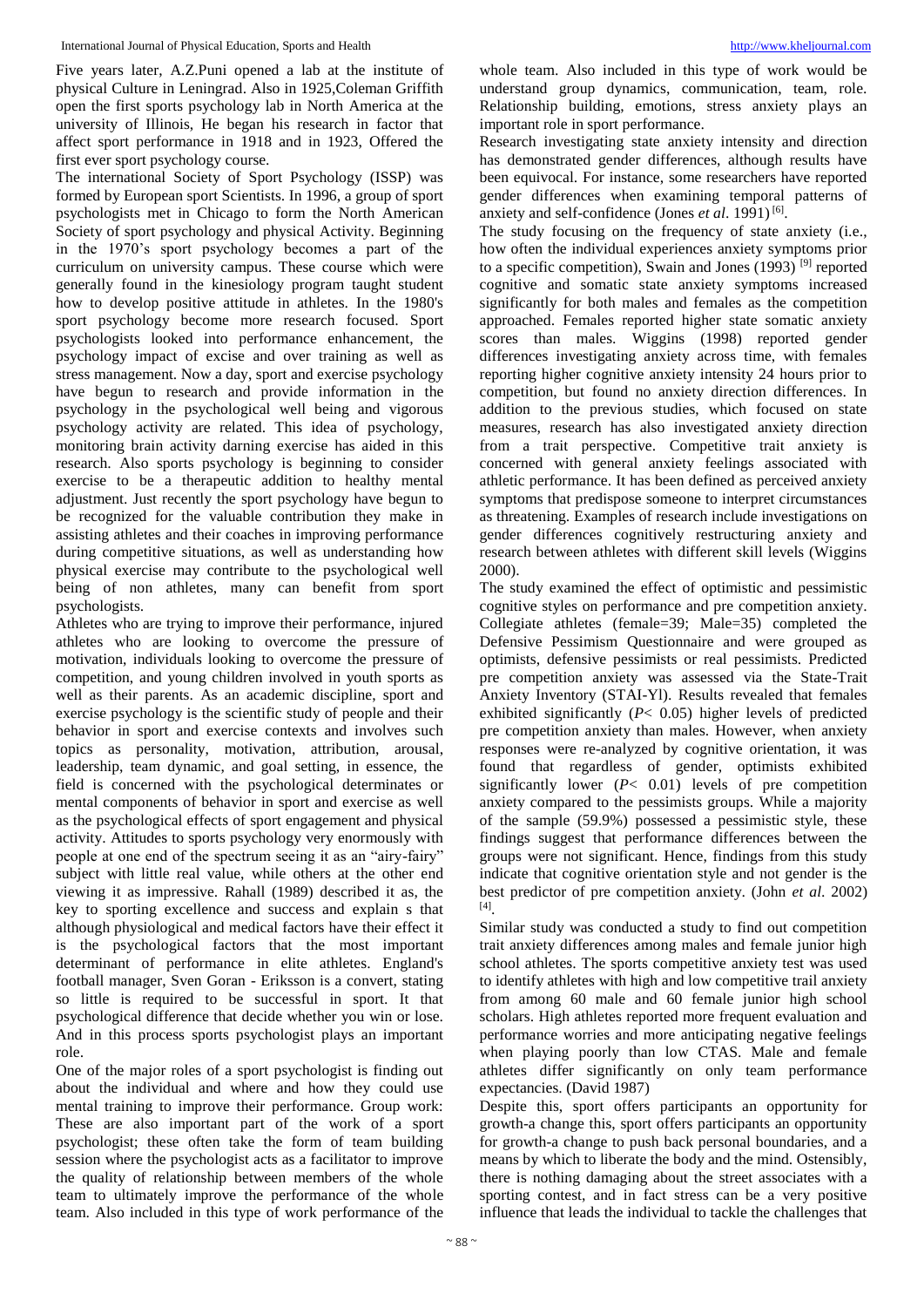make life far more rewarding. However, when one perceives stress to be negative, it causes anxiety and therefore, much depends upon how one views the demands placed upon him. Anxiety can be recognized on three levels: On the cognitive level i.e.by particular thought processes, on the somatic level (bodily) i.e.by physical responses and on the behavioral level i.e.by certain patterns of behavior.

The study on effectiveness of anger awareness training (i.e., self-monitoring) and role-playing (i.e., modeling and behavioral rehearsal) in reducing participants' angry behavior and angry feelings. Male participants  $(N = 57)$  from intact soccer teams were randomly assigned to a role-playing, an anger awareness, or a control group. Pretreatment anger scores indicated that all three groups exhibited similar anger dispositions before the study began. Following pretreatment assessment, angry behavior and self-reported anger were observed and measured during a 15-game round-robin soccer season. Analyses revealed that although angry feelings remained consistent across the duration of the study, the roleplaying group was more effective than both the anger awareness and control groups in controlling angry behavior. Findings indicate that although the use of anger awareness and role-playing interventions can reduce angry behavior, the role-playing intervention was a more effective method. (John P. *et al.* 1999)<sup>[3]</sup>.

Very recent work has examined the impact of motivational climate on young athlete's anxiety. The result showed that coaches who promoted a mastery climate -one in which personal skill development was emphasized rather than superiority over peers enable their athletes to experience a significant decrees in anxiety from pre-season to late-season. This was in contrast to the anxiety of a control group of athletes, which increased over the season. In measuring competition anxiety, the instrument of choice for almost 15years has been the competitive state Anxiety inventory-2. However, this instrument has been severely criticized and its validity challenged. Researchers have recently attempted to address the limitations of the original27-item CSAI\_2 and the result is more valid and reliable than its predecessor. I strongly recommend use of the CSAI-2R should you wise to assess competition anxiety (Singh 2008)

Several experiments found that a protagonist who intends to cause injury is only judged by witnesses to be aggressive when his behavior is also judged to be ant normative; in other words, when they are opposing the game rules that apply to that particular situation. Judgment is the same when the action or "intent to injury" constitutes a response to a previous provocation. If, however, the action exceeds the preceding deed, the revenge is viewed as excessive and judged as inappropriate and aggressive. The use of the word "aggression" is somewhat confusing. The term aggression is employed to describe angry violent behavior with intent to hurt a person or cause damage to property. Aggression is behavior with intent to hurt a person or cause damage to property. Aggressive behavior is also used to depict a strong and somewhat adventurous effort. Thus an aggressive sales person or athlete, for example, may be perceived as obnoxious or violent by some and motivated and hard working by others. Aggression can be generally defined as all behavior intended to destroy another person's property or to injure another person, physically or psychologically. It has been reported that action has to violate norms and rules shared by society in order to be defined as aggressive. (Tedeschi *et al*. and Rivera, 1977)

Aggression is an important human motive and constitutes an

important segment of personality. Hostility is a global phenomenon. Freud holds that hostility aggression is instinctual as opposed to Eros. Aggression has been man's natural behavior in all the ages. To live in peace and let others live in peace has become a phenomenon of history alone. It has been reported that only 10 out of 185 generations in the past 5000 years have live in peace. Freud has rightly observed. Man is the declared enemy of man. Aggression is often displayed in sport and sometimes boils over into unmitigated displays of violence. Coaches often want players to display more 'aggression' in their play, what they actually mean, in psychological terms, is they want to see more assertive behaviors. Assertive behaviors reflect behaviors that are physically vociferous, but do not contravene rules nor do they have the intent to harm; rather they are aimed at imposing influence and dominance. Behaviors that are violent but are neither assertive nor aggressive are not tolerated e.g., bad language, equipment abuse. Aggression as any action that is intended to hurt others. Aggression is related to the intentional infliction of some form of harm on other meanwhile, and aggression as a behaviour directed toward the goal of harming another living being who is motivated to avoid such treatment. Meanwhile, the concept of female aggression is generally referred to the wives' aggressive behaviour towards their husbands. It is considered as part of as intimate partner violence (Cunradi *et al*. 2009) [2] .

### **Methodology**

## **Sampling design**

The study was conducted on 60 college students from Guru Nanak Dev University, Amritsar and Panjab University, Chandigarh. Among them thirty students were Inter-Collegiate and thirty students were Inter-University students. It may be a geographical one such that state, district, village, etc. or it may be a social unit such as a house, flat etc.

Sampling refers to the methods used to select a given number of people or things from a population. The strategy of selection a sample influences the quality of data and the inferences that can be drawn from it. "Purposive" sampling technique method was used.

#### **Tools**

A researcher tool plays a major role in any research as it is the sale factor in determining the sound data and in arriving the sound at accurately helps in providing suitable remedial measures to the problem concerned. The following tool has been used by investigator to collect data.



#### **Comprehensive Anxiety Test**

By Dr. Rajeev Lochan Bharadwaj and Dr. Mahesh Bhargava. Revised in 2006.

## **Aggression Test**

By Dr. M. K. Sultania.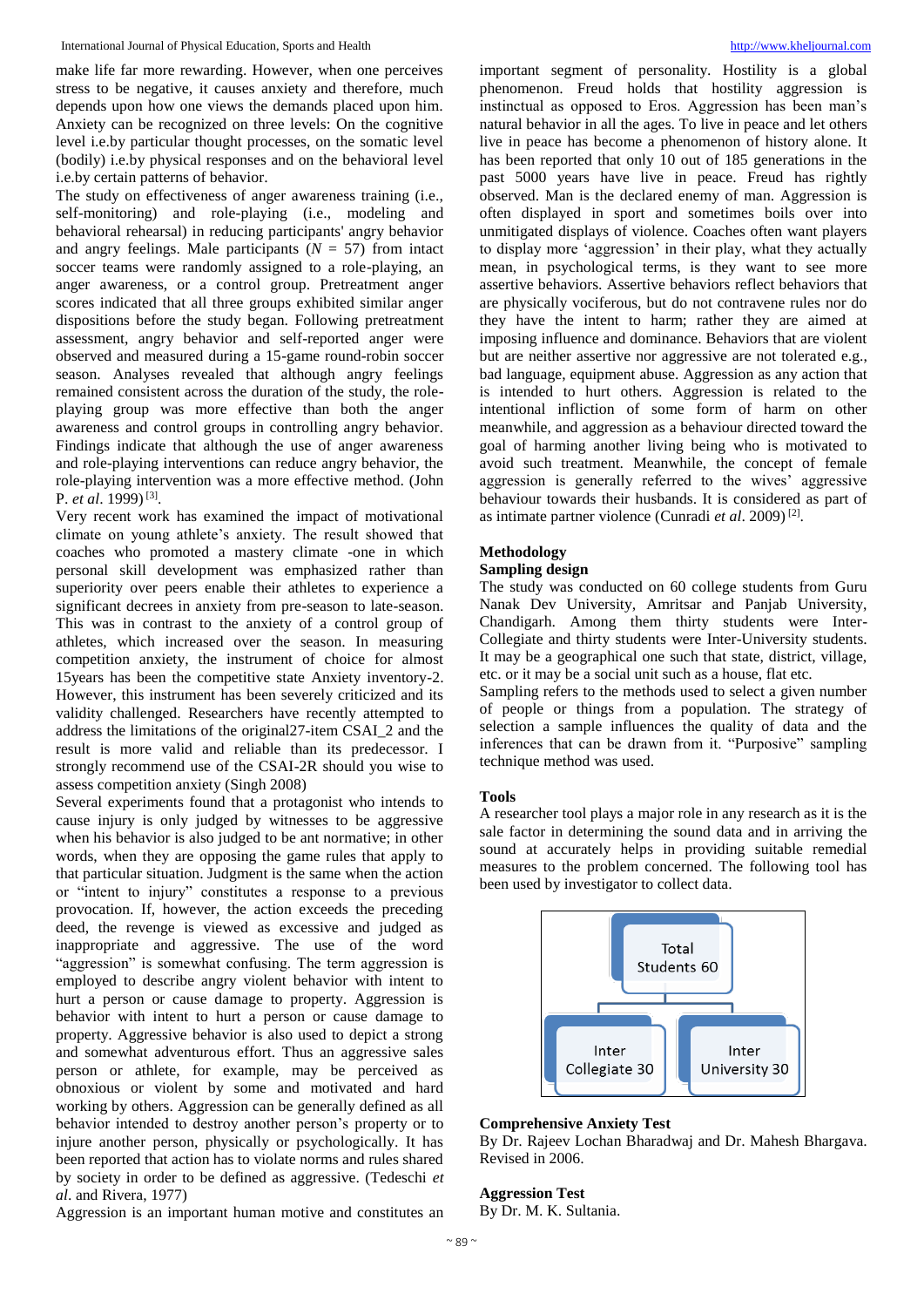International Journal of Physical Education, Sports and Health [http://www.kheljournal.com](http://www.kheljournal.com/)

#### **Procedure**

The players were asked to fill up the questionnaires of Comprehensive Anxiety and Aggression of Bharadwaj and Bhargava and Sultania respectively. Data were collected and recorded by the questionnaires before and after the competition.

#### **Statistical Technique**

The data pertaining to various groups was analyzed with the help of 't' test.

#### **Results**

The analysis and interpreting of data, finding and discussion of finding have been described as follows.

**Table 3.1:** Comparison of Anxiety of Inter-Collegiate Sportspersons

| <b>Inter-Collegiate Anxiety</b><br><b>Test</b> |      |       | MeanVarianceObservationdf |  | $6+9$<br>value |  |  |
|------------------------------------------------|------|-------|---------------------------|--|----------------|--|--|
| <b>Pre-competition</b>                         | 42.8 | 65.26 | 30                        |  | 1.90           |  |  |
| <b>Post-competition</b>                        | 47.8 | 70.44 | 30                        |  |                |  |  |
| Not significant at .05 level of significance   |      |       |                           |  |                |  |  |

 $*$ t<.05=2.04

It has been observed in table 3.1 that the mean scores of pre Competition and post Competition anxiety of inter college sportsperson was 42.8 and 47.8 respectively. When statistical technique 't' was applied it was found that the 't' value of inter-collegiate level sportsperson was 1.90 which is less than the table value of 2.04. Hence it is not significant at 0.05 level of significance.



**Fig 3.1:** The mean difference between the pre test and post test of inter-collegiate level sportsperson on anxiety

**Table 3.2:** Comparison of Anxiety of Inter-University sportsperson

| 27.88<br>49.66<br>Pre-competition  | <b>Inter-University Anxiety test</b> | Mean | <b>Variance</b> | <b>Observation</b> | df | 't' value |
|------------------------------------|--------------------------------------|------|-----------------|--------------------|----|-----------|
|                                    |                                      |      |                 |                    | 29 | 0.48      |
| 50.40<br>53.76<br>Post-competition |                                      |      |                 |                    |    |           |

Not significant at .05 level of significance

 $*$ t<.05=2.04

The table 3.2 shows the mean scores of pre Competition and post Competition anxiety of inter university sportsperson which was 49.66 and 50.40 respectively. When statistical technique t-test was applied it was found that the t' value of anxiety of inter-collegiate sportsperson was 0.48, which was less than the table value of 2.04. Hence it was not significant at 0.05 level of significance.



**Fig 3.2:** The mean difference between the pre test and post test of inter-university level sportsperson on anxiety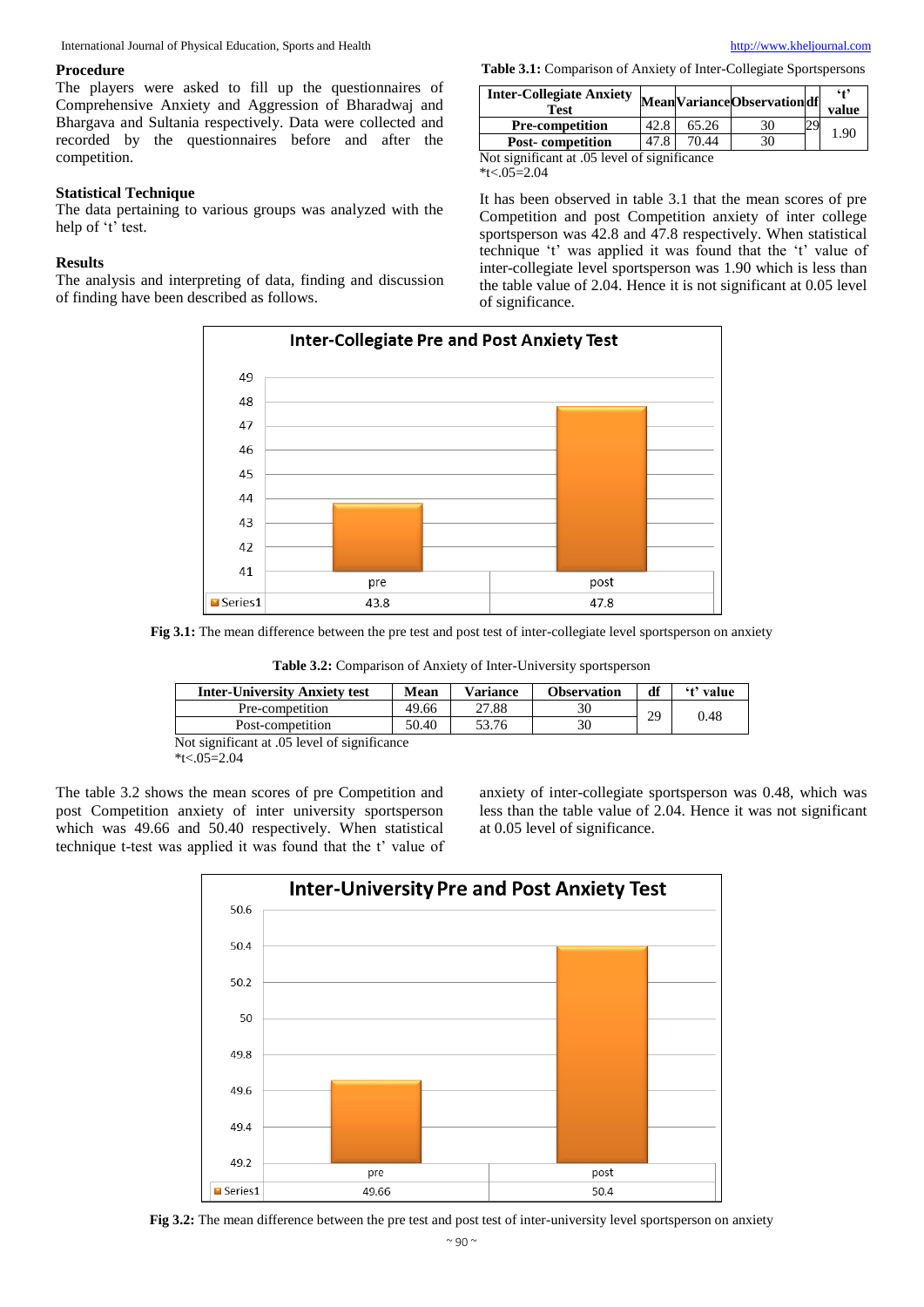| <b>Inter-Collegiate Aggression</b> | Mean  | <b>Variance</b> | <b>Observation</b> | df | 't' value |
|------------------------------------|-------|-----------------|--------------------|----|-----------|
| Pre-competition                    | 38.36 | 35.82           | 30                 | 29 |           |
| Post-competition                   | 38.30 | 48.97           | 30                 |    | 0.06      |

Not significant at 0.05 level of significance  $*$ t<.05=2.04

The table 3.3 reveals that the mean scores of pre Competition and post Competition aggression of inter college sportsperson was 38.36 and 38.30 respectively. Whereas the precompetition variance of Inter-Collegiate Aggression 35.82 and post-competition aggression was 48.97. When statistical technique t-test was applied it was found that't' value of anxiety of inter-collegiate sportsperson was 0.06 respectively, which was less than the table value of 2.04. Thus it was not significant at 0.05 level of significance.



**Fig 3.3:** The Mean difference between the Pre test and Post test of Inter-University level Sportsperson on Aggression

| Table 3.4: Comparison of Aggression of Inter-University Sportsperson |
|----------------------------------------------------------------------|
|----------------------------------------------------------------------|

| <b>Inter-University Aggression test</b> | <b>Mean</b> | <b>Variance</b> | <b>Observation</b> | df | 't' value |
|-----------------------------------------|-------------|-----------------|--------------------|----|-----------|
| Pre-competition                         | 39.13       | 20.74           | 30                 | 29 |           |
| Post-competition                        | 39.93       | 27.58           | 30                 |    | 0.66      |

The table 3.4 stated the mean scores of pre Competition and post Competition aggression of inter university Cricket players was 39.13 and 39.93 respectively. Whereas the precompetition variance of Inter-Collegiate Aggression 20.74 and post-competition aggression was 27.58. When statistical technique t-test was applied it was found that't' value of intercollegiate cricket level player's anxiety was 0.66 respectively, which was less than the table value of 2.04. This reveals that it was not significant at 0.05 level of significance.



**Fig 3.4:** The Mean difference between the Pre test and Post test of Inter-University level Sportsperson on Aggression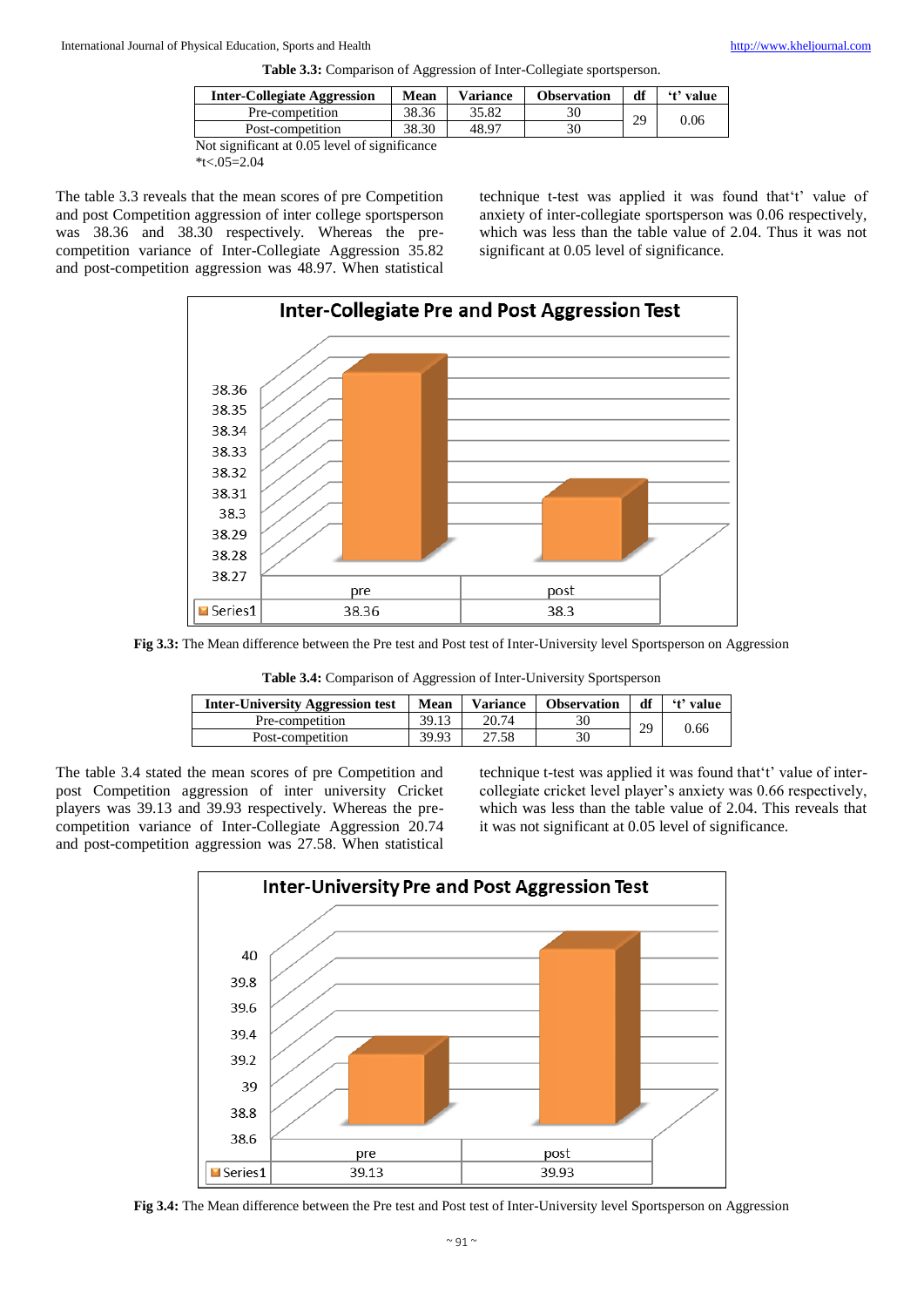**Table 3.5:** Comparison of Anxiety among Inter Collegiate and Inter University Sportsperson

| Level of player  | <b>Pre-test of Anxiety</b>                   | <b>Post-test of Anxiety</b> | <b>Variance</b> | df | <b>value</b> |
|------------------|----------------------------------------------|-----------------------------|-----------------|----|--------------|
| Inter collegiate | 42.80                                        | 47.80                       | 65.26           | 29 | $-1.90$      |
| Inter University | 49.66                                        | 50.40                       | 27.88           |    | $-0.48$      |
|                  | Not significant at .05 level of significance |                             |                 |    |              |

t<.05=2.04

The table 3.5 depicts the comparison of anxiety among intercollegiate and inter-university sportsperson. The pre and post anxiety mean of inter-collegiate were 42.80 and 47.80; whereas the pre and post anxiety mean of inter-university were 49.66 and 50.40 respectively. The 't' value in case of inter-collegiate was 1.90 which was comparatively high than the 't' value of inter-university level sportsperson as 0.48 respectively. Thus it showed that the anxiety was found higher in inter-collegiate level sportsperson as compared to inter-university level sportsperson.



**Fig 3.5:** Comparison of Anxiety among Inter-collegiate and Inter- university Sportsperson

**Table 3.6:** Comparison of Aggression among Inter-collegiate and Inter- university Sportsperson

| Level of player                                                   | <b>Pre-test of Aggression</b> | <b>Post-test of Aggression</b> | <b>Variance</b> | df | value   |
|-------------------------------------------------------------------|-------------------------------|--------------------------------|-----------------|----|---------|
| Inter collegiate                                                  | 38.36                         | 38.30                          | 35.82           | 29 | 0.06    |
| Inter University                                                  | 39.13                         | 39.93                          | 20.74           |    | $-0.66$ |
| $\sim$ $\sim$ $\sim$ $\sim$<br>$\sim$ $\sim$ $\sim$ $\sim$ $\sim$ |                               |                                |                 |    |         |

Not significant at 0.05 level of significance t<.05=2.04

The table 3.6 shows the comparison of aggression among inter-collegiate and inter-university level players. The pre and post aggression mean of inter-collegiate were 38.36 and 38.30; whereas the pre and post aggression mean of interuniversity were 39.13 and 39.93 respectively. The 't' value in case of inter-collegiate was 0.06 which was comparatively low than the 't' value of inter-university level players as 0.66 respectively. Thus it showed that the aggression was found higher in inter-university level players as compared to intercollegiate level players.



**Fig 3.6:** Comparison of Aggression among Inter-collegiate and Inter- university Sportsperson